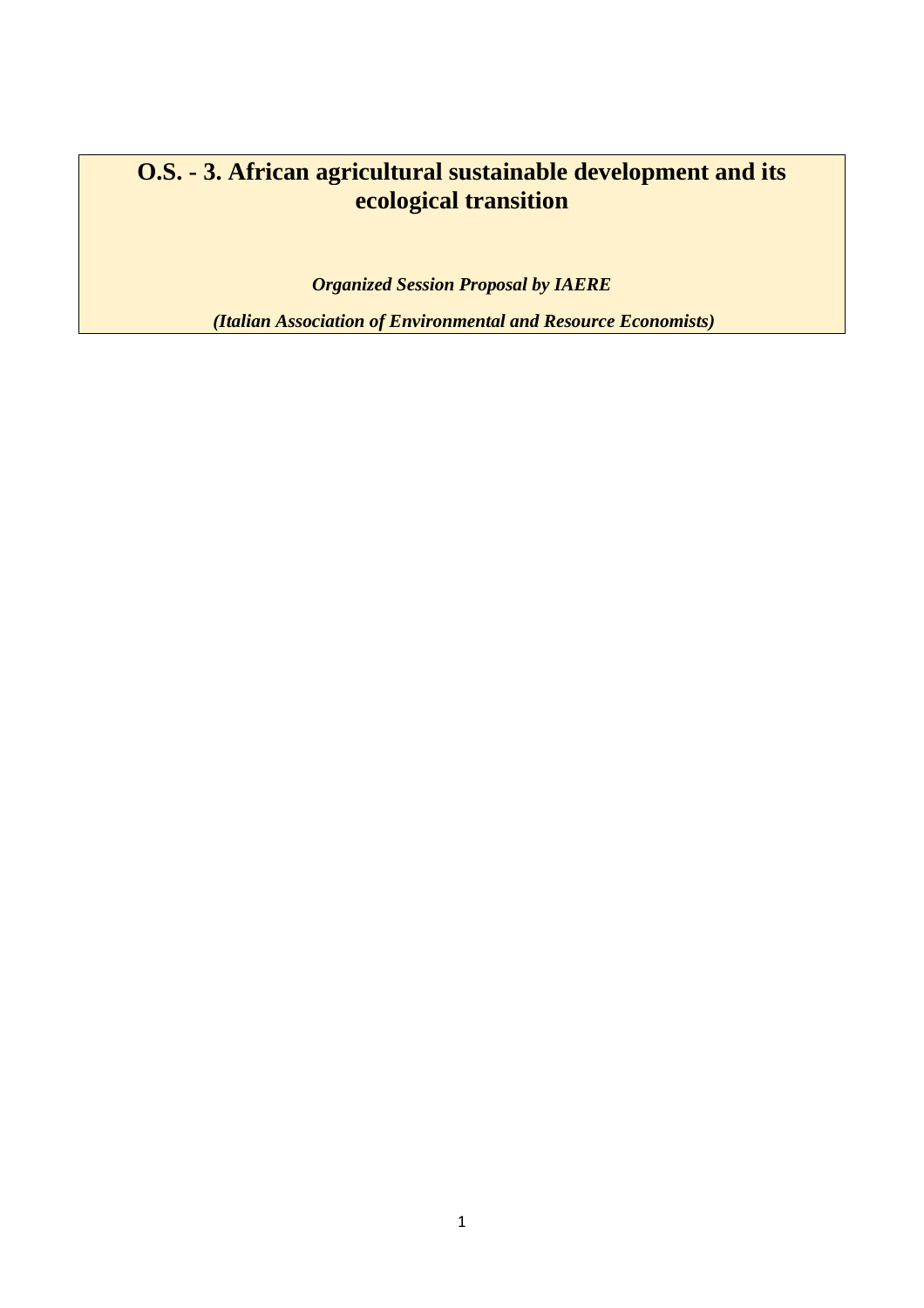## **The Hidden Social Costs of Climate Change: Evidence on Climate Shocks and Child Mobility in Uganda**

Manuela Coromaldi(\*), Alessio D'Amato (\*\*), Loredana Mirra (\*\*)

*(\*) Economics Department, University of Rome "Niccolò Cusano" [manuela.coromaldi@unicusano.it](mailto:manuela.coromaldi@unicusano.it)*

*(\*\*) University of Rome Tor Vergata, [damato@economia.uniroma2.it](mailto:damato@economia.uniroma2.it)*

*(\*\*) University of Rome Tor Vergata, [loredana.mirra@uniroma2.it](mailto:loredana.mirra@uniroma2.it)*

#### **JEL Classification**: Q12, Q54, O15

**Key-words**: Climate change, agriculture, child abandonment, panel data switching endogenous regression model, Uganda.

#### **Extended Abstract**

Poverty in developing countries is a widespread phenomenon, and is particularly harmful for children, who represent the most vulnerable part of the population. Parents living below the international poverty line fight to provide basic sustenance for themselves and their children.

Poverty has been recognized as the main motivation for relinquishment (Smolin, 2007). Literature indicates that legitimate children are more likely to be abandoned by poor families during periods of economic crisis (Fuchs, 1984; Hunecke, 1987) or in response to food shortage (Food and Agriculture Organization, 1996; Fuchs, 1987; Guemple, 1979). Some theoretical and empirical studies investigate the determinants of national or inter-country children's adoption. Among others, Kuhn and Lahiri (2016) empirically test the predictions of their theoretical model showing that household income negatively influences child relinquishment whereas household size has a positive effect on the "supply" of children for adoption, while Medoff (1993) estimates the supply of adoptable infants applying the rational choice economic model of fertility. The author argues that women that relinquish a child have higher opportunity costs of motherhood with respect to women that decide to parent. In the empirical model he shows that the decision to leave a child in order to be adopted is positively influenced by women's education, marital status, religious affiliation and negatively affected by women's labour force participation, unemployment rate and the amount of the state's Aid to Families with Dependent Children.

Our paper aims to move a further step in understanding the drivers of children mobility in developing countries, choosing Uganda as a relevant case study. Our focus is on the potential drivers according to the existing literature on the choice of sending children away from home, but our research effort also aims at enriching the set of potential determinants by accounting for climate change shocks. Our analysis is articulated in three main steps: first, we provide a simple theoretical model, showing how child mobility may be the result of a "rational" household's choice, specifically when expected consumption falls below subsistence level. Second, we empirically investigate the determinants of household's choice of sending children away including climate related variables; finally, we assess the impact of child mobility decision on rural households' welfare. In this way, we try to identify an indirect channel through which climate related problems may affect households' welfare, namely by increasing the likelihood of sending children away to take place. Since households that choose to send children away may be systematically different from those choosing not to send and these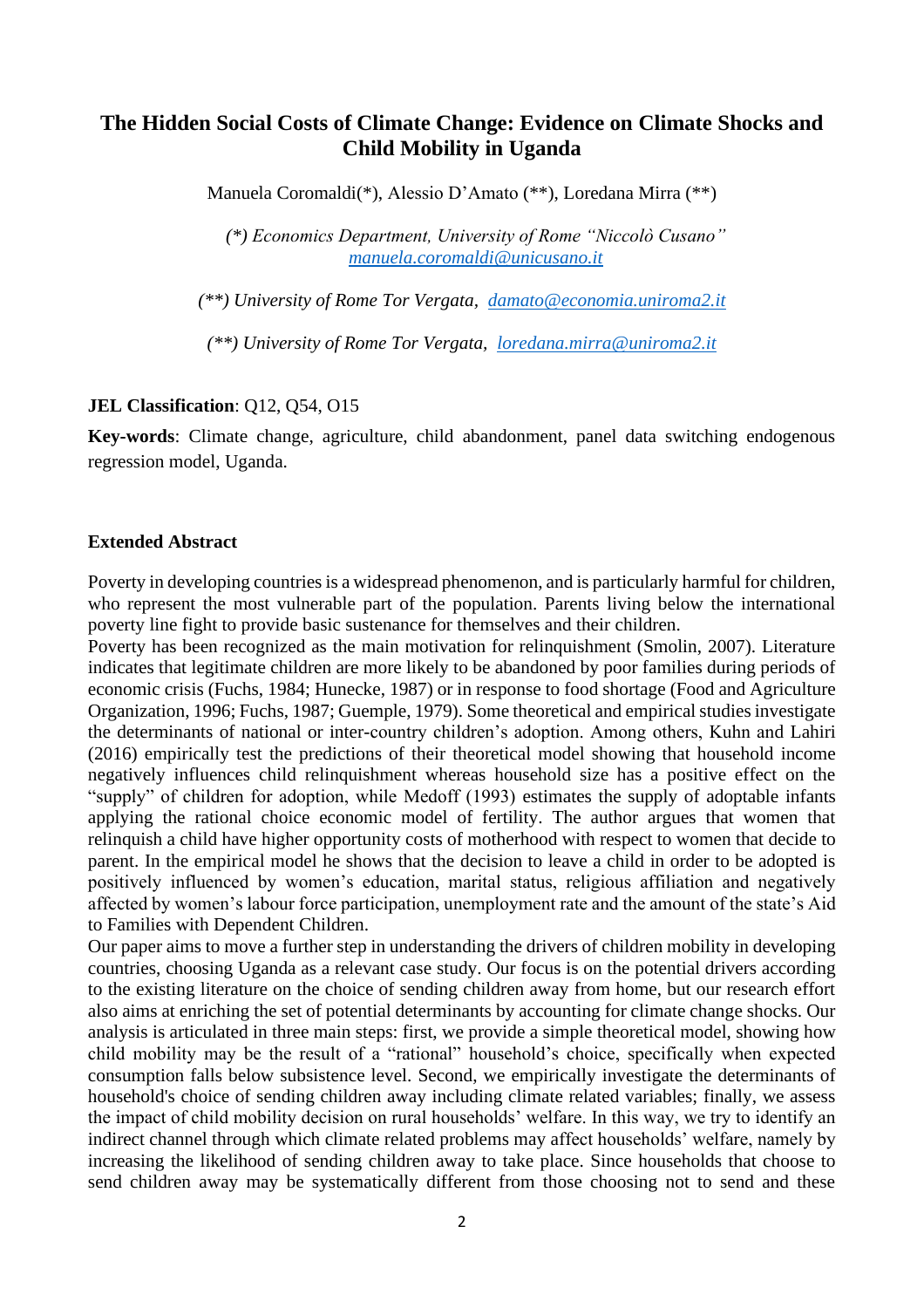households' characteristics could be not fully observable, they may cause endogeneity issues. To handle endogeneity in nonlinear models, an endogenous switching regression model, based on the control function (CF) approach, should be employed (Wooldridge, 2010). Our empirical strategy is based on a methodology that combines a Mundlak–Chamberlain approach to account for timeconstant unobserved heterogeneity and a control function approach to account for potential selection bias and endogeneity.

Two datasets are used in the analysis. Household longitudinal data are based on Uganda National Panel Survey (UNPS) program implemented by Uganda Bureau of Statistics, with financial and technical support of the Government of Netherlands, and the World Bank Living Standards Measurement Study – Integrated Surveys on Agriculture (LSMS-ISA) project. The UNPS is a multitopic panel household survey that commenced in 2009/10 and continued for the years 2010-11, 2011- 12, and 2013-14.

Individuals grouped in 6,896 households were included in the unbalanced panel built for the investigation. These nationally representative household surveys include detailed information on household demographic characteristics such as education, household size, sex and age of the household head and other data on household shocks and assets.

Our results show that several socio-demographic variables matter for the abandonment decision, including the presence of a single and female head of the household, the number of people in the household as well as the presence of rain-fed land and the adoption of improved seeds. Moving to our climatic variables, a larger mean temperature implies a larger share of child sent away, and the same holds with respect to indicators of extreme weather-related events: weather shocks and climate change trend are therefore a relevant variable in explaining child mobility. This suggests a possible route through which climate change may affect social welfare.

Finally, the second step of our empirical analysis shows that child mobility worsens households' income significantly. Comparing actual income (under child abandonment) with a counterfactual under the hypothesis that the same households did not abandon, we conclude that child mobility is not a fruitful strategy to improve farmers' welfare. Also, and more specifically, single and female heads households seem to be less affected by abandonment; at the same time, child mobility does not appear as a solution to (self-declared) climate shock.

## *References*

- Food and Agriculture Organization of the United Nations (FAO). 'Study on the Impact of Armed Conflicts on the Nutritional Situation of Children' (Rome, 1996).
- Fuchs, R.G. Abandoned Children: Foundlings and Child Welfare in 19th Century France, (Albany, State University of New York Press, 1984).
- Fuchs R.G. ['Legislation, poverty, and child-abandonment in nineteenth-century Paris'](https://www.jstor.org/stable/204728). The Journal of interdisciplinary history, Vol. 18, No. 1 (1987), pp. 55-80.
- Guemple, L. 'Inuit adoption'. Ottawa: Canadian Museum of Civilization, Canadian Ethnology Service. Mercury Series 47 (1979).
- Hunecke V. I trovatelli di Milano: Bambini esposti e famiglie espositrici dal XVII al XIX secolo. (Bologna: Il Mulino, 1989).
- Khun C., [Lahiri](https://scholar.google.it/citations?user=z-QgK3EAAAAJ&hl=it&oi=sra) S. 'The economics of international child adoption: An analysis of adoptions by U.S. parents, The Quarterly Review of Economics and Finance, [Vol. 64](https://www.sciencedirect.com/science/journal/10629769/64/supp/C) (2017), pp 22-31.
- Medoff, M. H. 'An empirical analysis of adoption', Economic Inquiry, 31 (1993), pp. 59–70.
- Murtazashvili, I., & Wooldridge, J. M. A control function approach to estimating switching regression models with endogenous explanatory variables and endogenous switching. *Journal of Econometrics*, 190(2), (2016) pp. 252-266.
- Smolin, D. M. 'Intercountry adoption and poverty: A human rights analysis'. *Capital University Law Review, 36*, (2007) pp. 413–453.
- Wooldridge, J.M., 2010. Econometric Analysis of Cross Section and Panel Data, second ed. MIT Press, Cambridge.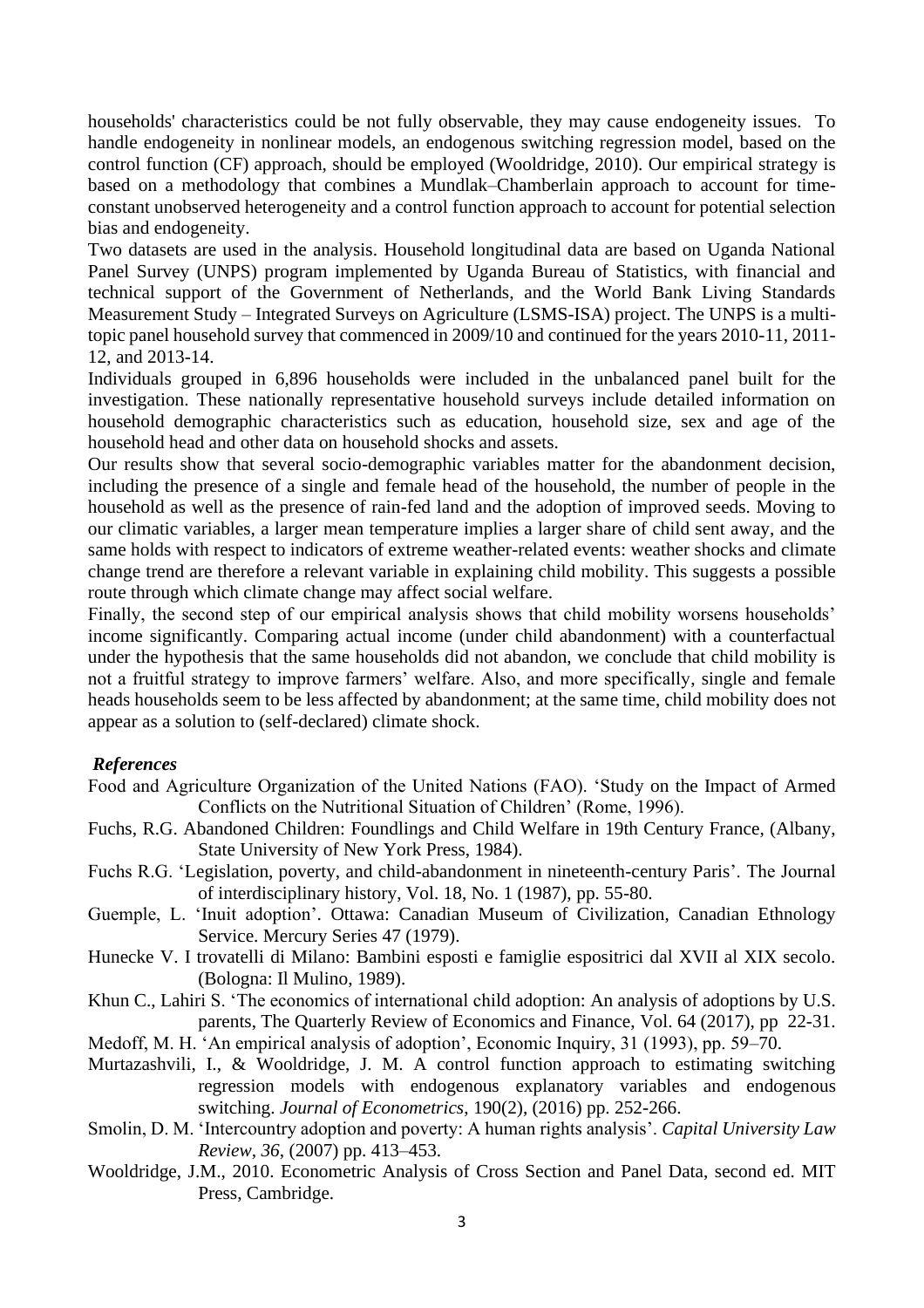# **The "Good Farmer" as a driving force in the diffusion of innovation processes for sustainable rural development in Africa.**

*Andrea Pronti<sup>1</sup> ,Susanna Mancinelli<sup>1</sup> , Massimiliano Mazzanti<sup>1</sup> , Luca Crudeli<sup>2</sup>*

*<sup>1</sup>Dipartment of Economics and Management, University of Ferrara, IAERE and SEEDs; <sup>2</sup>Marine Market System*

Africa has the highest population growth rate in the world (fertility rate of 4.6 in 2019) with 2.2 billion people are expected by 2050 and more than 4 billion by 2100. Africa's growing population is becoming wealthier and more urban, leading to changes in the composition of diets, which will result in greater demand for higher value, processed foods. Many areas in Africa are currently affected by soil degradation (desertification, soil pollution, salinisation and acidification) and water scarcity (IPBES, 2018). The current situation will be exacerbated by climate change, which will further increase pressures on natural resources (soil and water) while reducing the area of arable land (IPBES, 2018). Thus, the development of the agricultural sector will be central in addressing the demographic, socio-economic and environmental challenges of many African countries.

The agricultural sector plays a key role in the economy of the African continent. About 45% of Africans (3.4 billion) live in rural areas and most of them are employed in the agricultural sector (about 40% of young Africans work in agriculture) (Sakho-Jimbira and Hathie, 2020), which represents on average 15% of the continent's GDP (OECD and FAO, 2016). Despite this, much of the sector is focused on the production of commodities for export to Western countries such as citrus, cocoa, coffee and cotton while many African countries are net importers of staple food items such as flour, rice and processed food products (IFPRI, 2018). The agricultural sector is strategic for the African continent and many political agendas and development program (Maputo Declaration, the African Union's Comprehensive Africa Agriculture Development Programme and the Agenda 2063 "The Africa we Want") identified the role of smallholder agriculture as fundamental for obtaining a fair and sustainable development of African agricultural sector.

Currently, one of the main problems of the agricultural sector in many African countries is the low productivity in both land use and labour which should instead be stimulated through the introduction of new techniques and technologies to enable both higher yields and a sustainable transition that is equitable and allows for the reduction of poverty and hunger that afflicts many areas of the continent (Benin et al., 2016; Badiane and Collins, 2016). Considering the close linkage of agricultural activities with the fragility of many African ecosystems, the development of the agricultural sector and rural areas must integrate an ecological and sustainable transition that considers all critical aspects in a multidimensional perspective (in a systemic approach that takes into account the social, economic, cultural and environmental aspects of rural areas) in order to allow for endogenous change unlike the Green Revolution of the 1960s. Examples of sustainable alternative practices to conventional rural development approaches which are based on an extractivist model with strong impacts on sustainability are varied, and all can be framed within the framework of agroecology (Altieri, 1991; Altieri and Toledo, 2011).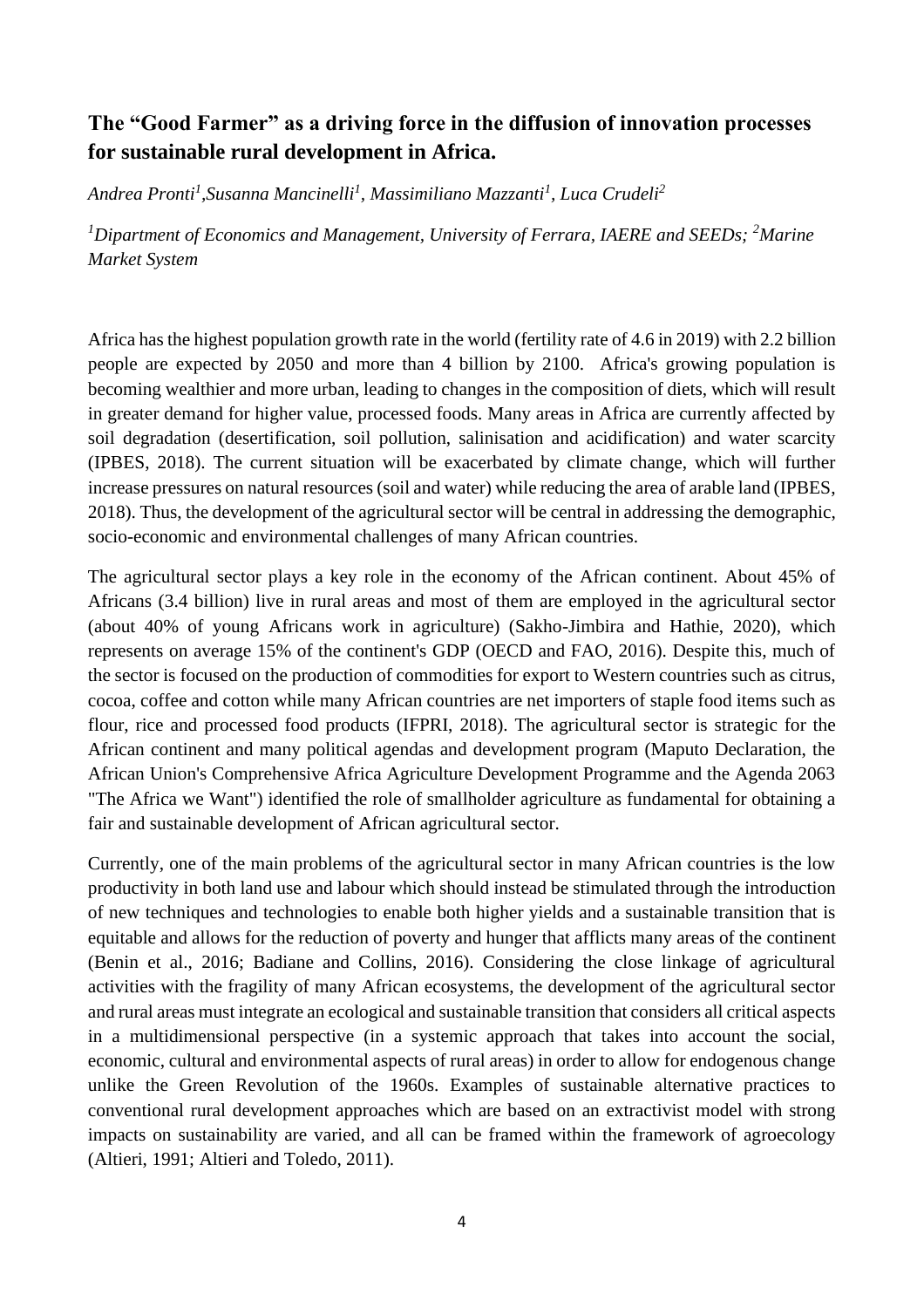The highly multifunctional character of agroecological approach can support the socio-economic development of many rural communities on the one hand and allow for greater environmental conservation on the other. Due to its high adaptability and accessibility, the use of agroecological practices has developed strongly in Latin America with remarkable positive results (Altieri and Toledo, 2011). The dissemination that occurred in large areas of Latin America worked through peerto-peer knowledge transmission following the "campesino to campesino" model (Holt-Gimènez, 2008) with farmers directly teaching other farmers in other communities, who in turn would become teachers in other communities, following a cascade model to cover vast rural areas across the continent. Such dissemination methods can be very effective where 'rurality' and traditional culture are very important, and where access to capital and high technology is limited, as in many African countries. Indeed, agroecological methods can be diffused through an adaptation of innovation and knowledge to the local context through a bottom-up approach, as opposed to implementing new techniques and technologies through a conventional top-down method.

In this framework, the understanding of how sustainable innovations (such as agroecology) spread among rural communities can be important for designing suited transition policies. As observed in many empirical studies, the diffusion of innovations usually follow specific patterns over time (Ushaped or sigmoid curves) in which innovators and the early adopters play a key role among the other members of the community less prone to structural changes (Rogers, 1983).

In this context, social norms and interactions among community members play a fundamental role in diffusion processes which are to various endogenous social aspects and unique local characteristics such as peer learning processes, social networks, imitation processes and shared norms. In such a framework of analysis, the production of shared meanings and ideas derives from "symbolic interactionism" according to which the individual and the society are identified as part of a dynamic and constantly interacting system in which the self is conceptualised as "a social structure that arises from one's social experiences" (Burton et al., 2008). Society itself is seen as composed of different groups or different communities, each with their own shared experience and specific symbolic understanding of the world. It is through interaction with these different social groups that the individual develops an understanding of the symbolic significance of behaviour for the group (Burton, 2004), which over time is internalised through the acceptance of a particular understanding of the world shared with other members and identified as their own.

Several social scientists have delved into this area of study by analysing the symbolic creation of farmers within their communities, but mostly in Western Countries highlighting as shared symbols and idealistic images can produce social behavior which can influence the adoption of sustainable practices within the community (Sutherland, 2013). Such symbols can create self-identity for both individuals and the community as well as generating a shared vision of a mythical figure of the "good farmer" who guides the actions of the farming community as a shared institution within the community (McGuire et al., 2013).

In this paper we analyzed the "good farmer" concept in a rural African context applied to a specific survey run in 2019 to 300 farmers in the Region of Nampula and Manica in Mozambique in which open questions were posed for the identification of the main characteristics on "what a good farmer is". We used a text analysis to identify the main features in describing this mythical figure to understand how the "good farmer" concept is meant in rural African context while comparing it with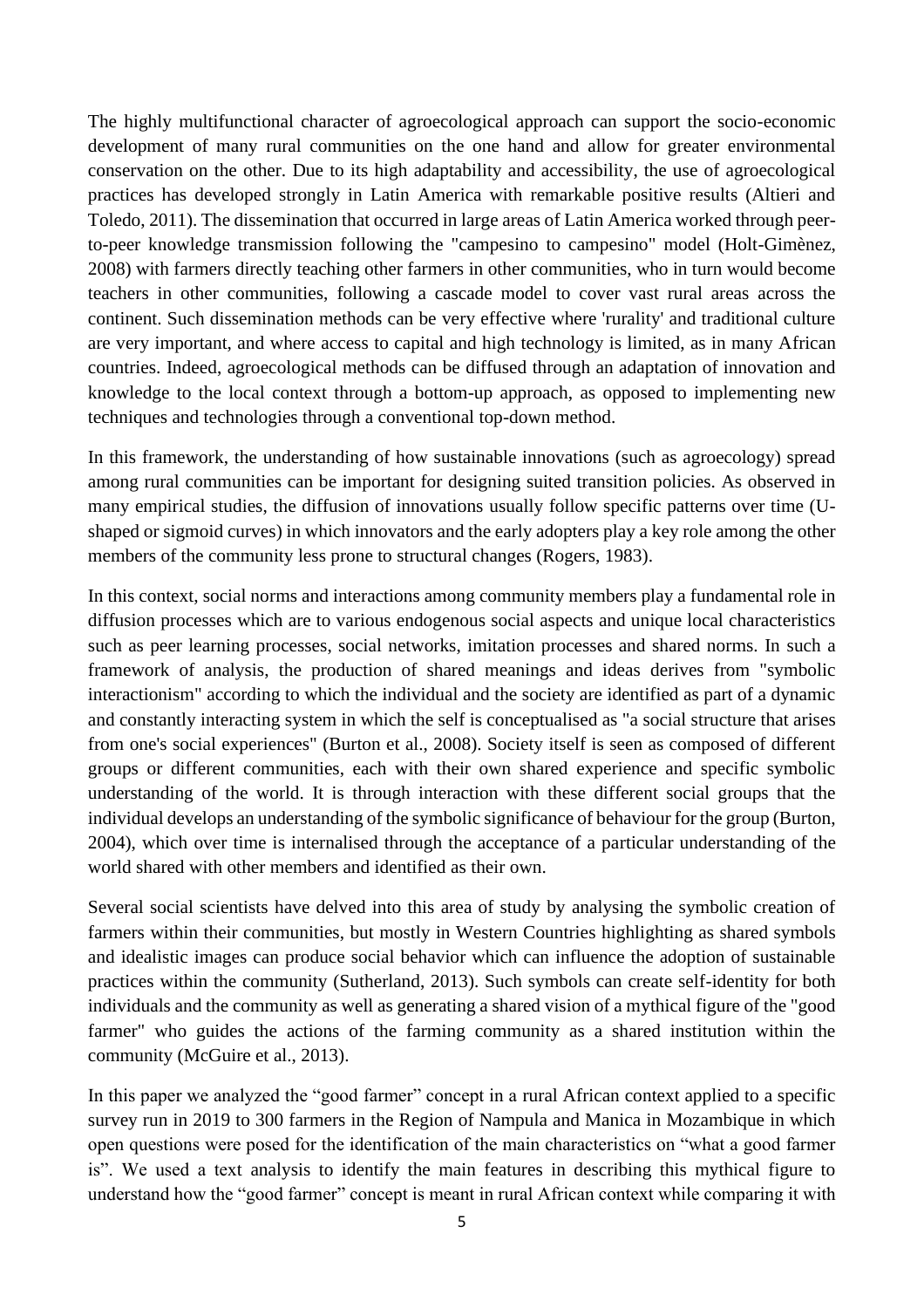the main results obtained in this type of literature applied to western countries. Then we considered the presence of some ideals of stigma, or other behavioral aspects in the "good farmer" myth which can be interesting for the diffusion (both reducing or increasing adoption) of sustainable innovation in Africa. Our preliminary results indicate that, even if a strong component of features are related to a "productive" vision as in western studies, an important part of the identification of the idea of "good farmer" is related to "communitarianism" and "mutuality". We then analyzed these main aspect in a policy agenda vision in order to produce some useful suggestions for policy makers and pratictioners of Ngos.

## **References**

M. A. Altieri. Agroecologia. Prospettive scientifiche per una nuova agricoltura, Padova (It), Franco Muzzio & C. Editore Spa, 1991.

M. A. Altieri, V. Toledo. The agroecological revolution in Latin America: rescuing na-ture, ensuring food sovereignty and empowering peasant, *The Journal of Peasant Studies*, vol. 38(3): 587-612, 2011.

O. Badiane, J. Collins. Agricultural growth and productivity in africa: recent trends and future outlook. In Agricultural research in Africa: Investing in future harvests. Lynam, John; Beintema, Nienke M.; Roseboom, Johannes; and Badiane, Ousmane (Eds.). Chapter 1: 3-30. International Food Policy Research Institute (IFPRI), Washington, D.C. 2016. [http://dx.doi.org/10.2499/9780896292123\\_01](http://dx.doi.org/10.2499/9780896292123_01)

S. Benin. Agricultural productivity in Africa: trends, patterns, and determinants, International Food Policy Research Institute, 2016, Washington, DC (US).

R.J. Burton. Seeing Through the 'Good Farmer's' Eyes: Towards Developing an Understanding of the Social Symbolic Value of 'Productivist' Behaviour. Sociologia Ruralis, 44: 195-215, 2004. <https://doi.org/10.1111/j.1467-9523.2004.00270.x>

R.J. Burton, C. Kuczera, G. Schwarz. Exploring Farmers' Cultural Resistance to Voluntary Agrienvironmental Schemes. Sociologia Ruralis, 48: 16-37, 2008. [https://doi.org/10.1111/j.1467-](https://doi.org/10.1111/j.1467-9523.2008.00452.x) [9523.2008.00452.x](https://doi.org/10.1111/j.1467-9523.2008.00452.x)

FAO. The State of Food Insecurity in the World. How does international price volatility affect domestic economies and food security? , Food and Agriculture Organization of the United Nations, Rome, 2011.

E. Holt-Gimènez. *Campesino a Campesino. Voces de Latinoamérica. Movimiento Campesino a Campesino para la Agricultura Sustentable*. Food First Book, Managua (Nicaragua), 2008.

IFPRI. Africa Agriculture Trade Monitor Report 2018. Washington, DC: International Food Policy Research Institute (IFPRI), 2018.

IPBES. The regional assessment report on Biodiversity and Ecosystem Services for Africa, Secretariat of the Intergovernmental Science-Policy Platform on Biodiversity and Ecosystem Services, Bonn, Germany, 2018.

J. McGuire, L.W. Morton, A.D Cast. Reconstructing the good farmer identity: shifts in farmer identities and farm management practices to improve water quality. *Agric Hum Values* **30,** 57–69, 2013. https://doi.org/10.1007/s10460-012-9381-y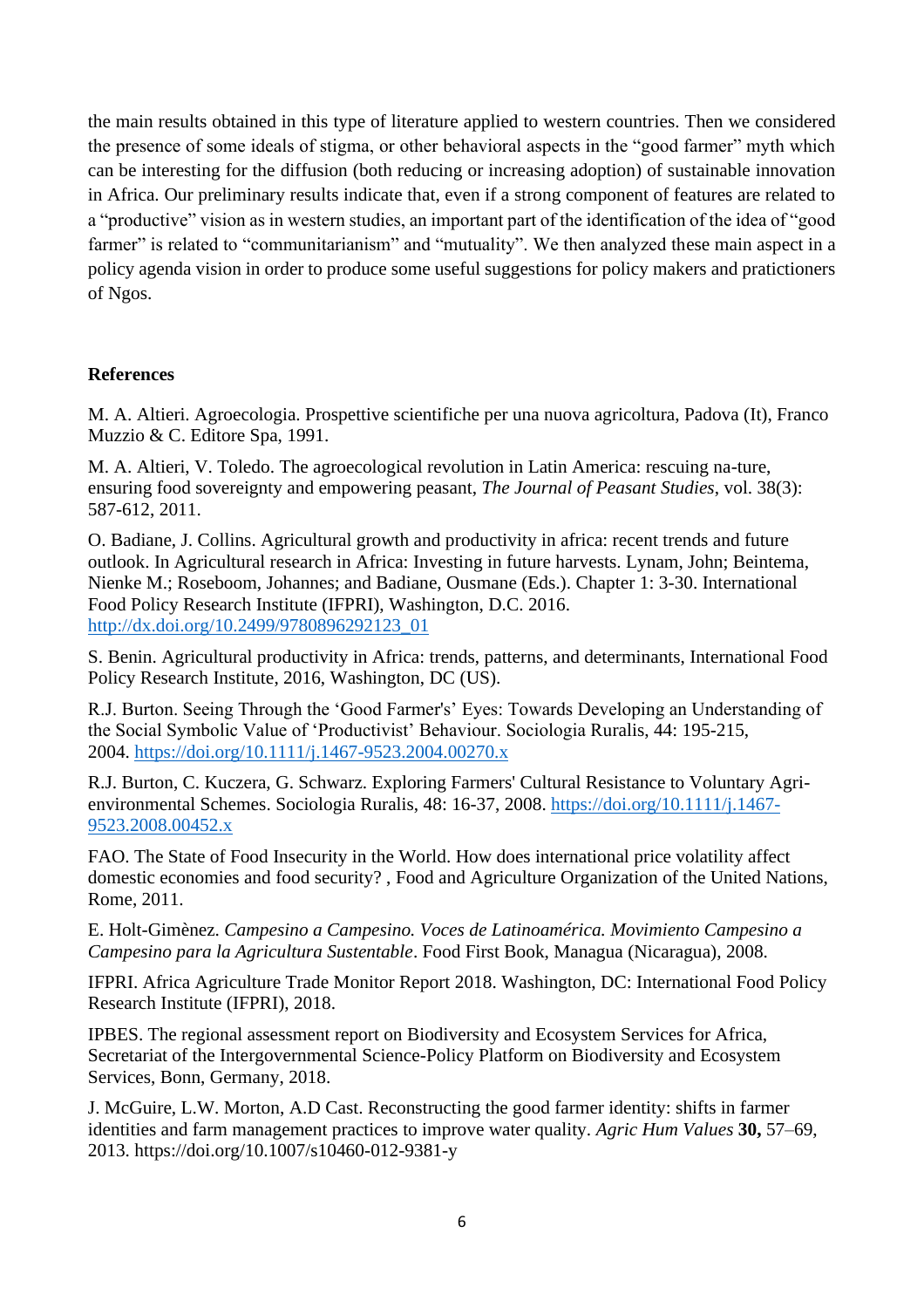OECD/FAO (2016), OECD-FAO Agricultural Outlook 2016-2025, OECD Publishing, Paris. http://dx.doi.org/10.1787/agr\_outlook-2016-en

E. Rogers. Diffusion of innovations, Macmillian publisher, Third Edition, London (UK), 1983.

S. Sakho-Jimbira; I. Hathie. The future of agriculture in Sub-Saharan Africa, Southern Voice, Policy Brief N.2, 2020.

L.A Sutherland. Can organic farmers be 'good farmers'? Adding the 'taste of necessity' to the conventionalization debate. *Agric Hum Values* **30,** 429–441, 2013. https://doi.org/10.1007/s10460- 013-9424-z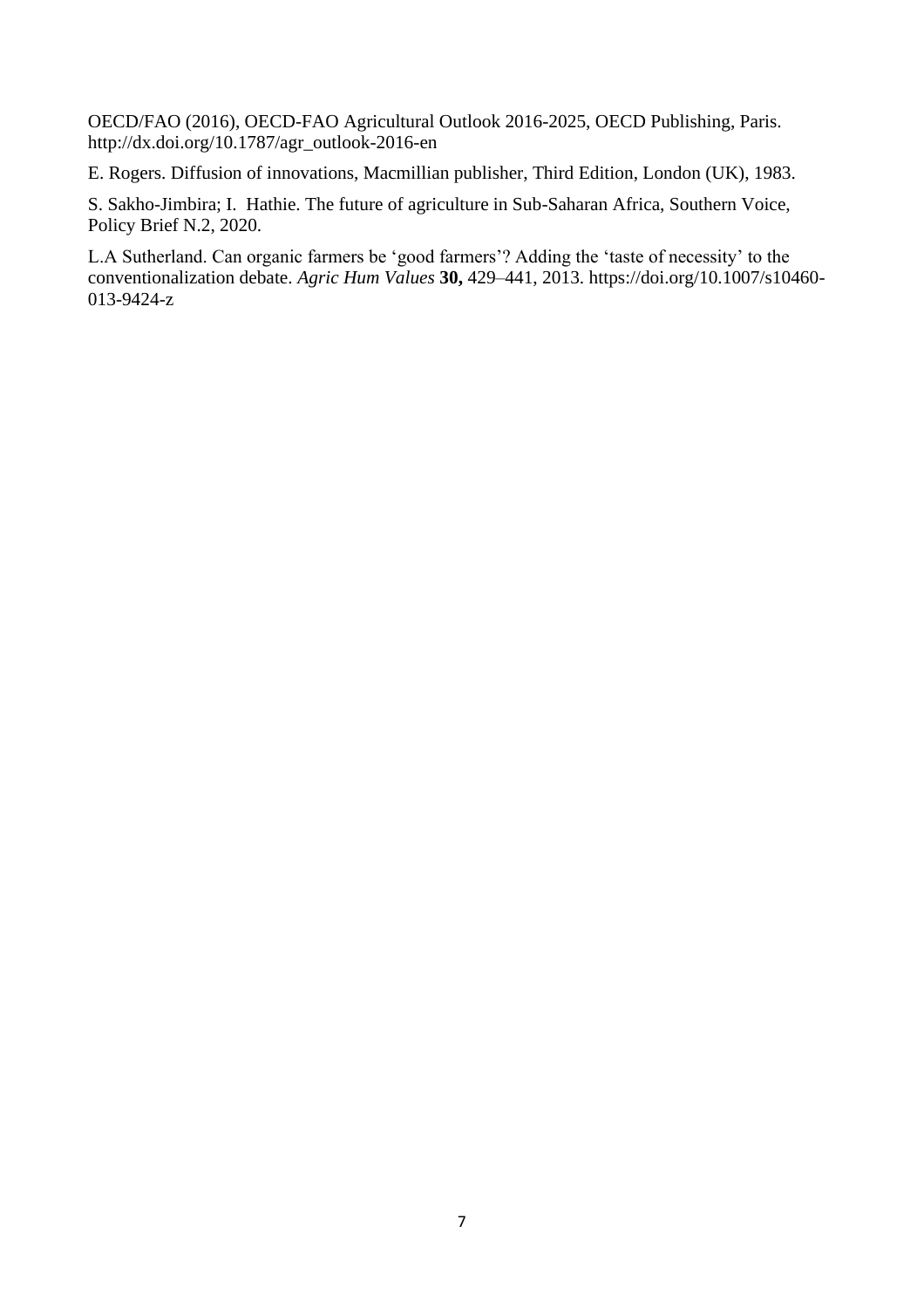### **The Adoption Determinants of Climate-smart Production Practices and their impacts on Farm Outcome in Uganda**

Sabrina Auci (\*), Laura Castellucci (\*\*), Manuela Coromaldi (\*\*\*)

*(\*) Department of Political Science and International Relations, University of Palermo[,sabrina.auci@unipa.it](mailto:sabrina.auci@unipa.it) (\*\*) Department of Economics and Finance, University of Rome Tor Vergata[,laura.castellucci@uniroma2.it](mailto:nicolo.barbieri@unife.it) (\*\*\*) Economics Department, University of Rome "Niccolò Cusano" Rome, [manuela.coromaldi@unicusano.it](mailto:manuela.coromaldi@unicusano.it)*

#### **JEL Classification**: Q12, Q54, Q56, C23.

**Key-words**: Uganda, climate-smart practices, farm performance, impact assessment, endogenous switching regression model.

#### **Abstract**

Recent evidence suggests that global climate change (CC) will increase the variability of rainfall, temperature, and the frequency of extreme weather events (IPCC 2014).

Climate change effects represent a "challenge" that Sub-Saharan agriculture has to face in the immediate future, being subject to relevant risks generated by the new meteorological conditions. Whilst such factors are likely to affect agricultural productivity, there is no doubt that the adoption of new technologies will play an important role in addressing CC challenges.

Agricultural production in many Sub-Saharan Africa countries is severely compromised. Due to CC the number of African food crises per year has tripled in the last three decades (FAO 2014). Production from rain-fed agriculture is reduced by up to 50% (IPCC, 2014).

Specific to Uganda, more than 70% of people are employed in agriculture, mainly on a subsistence basis (UBOS, 2015). Agricultural sector is dominated by smallholder farmers engaged in production of food and cash crops, horticulture, fishing and livestock farming, and contributing around 80% of the total agricultural output (NPA, 2015). Crop farming is rain fed, with limited irrigation. The low crop productivity is tied to climate related impacts (droughts, floods, rainfall variability), poor quality agro-inputs, diminishing soil fertility, poor land management and agronomic practices, disease and pests, coupled with high harvest and post-harvest losses (Uganda SPCR, 2017).

Food availability is a limiting factor especially in regions such as Karamoja, East Central and West Nile where frequent dry spells and lack of extension services affect production and productivity. Food insecurity represents a challenge for about 12% of the total population in the country (FAO, 2015).

Uganda is among African countries greatly affected by current climate change and variability. According the University of Notre Dame Global Adaptation Index, Uganda is ranked as the 27th most vulnerable and 25th least ready country to address climate change. In the last 50 years, the average temperature has increased of 0.28°C per decade and with January and February experiencing a warming trend with an average temperature increase of 0.37°C per decade. The frequency of hot days has increased, and rainfall has decreased, becoming unevenly distributed and less reliable (Uganda SPCR, 2017). Several climate projections for Uganda foresee an increase in temperatures, frequency and severity of floods and droughts and finally variability of rainfall. Specifically, the Uganda Climate Profile projects that the mean annual temperature across Uganda will increase between 1.2 and 2.3°C by 2050, and between 1.7 and 5.6°C by 2100. It also projects that the Heat Wave Duration Index (HWDI) will increase between 0.1 and 3.3 days per year by 2050 and between 0.8 and 71.1 days per year by 2100. Furthermore, most years will experience at least 30 consecutives dry days with some years experiencing up to 60 consecutive dry days by 2050 and 80 on occasion by 2100 (USAID, 2013).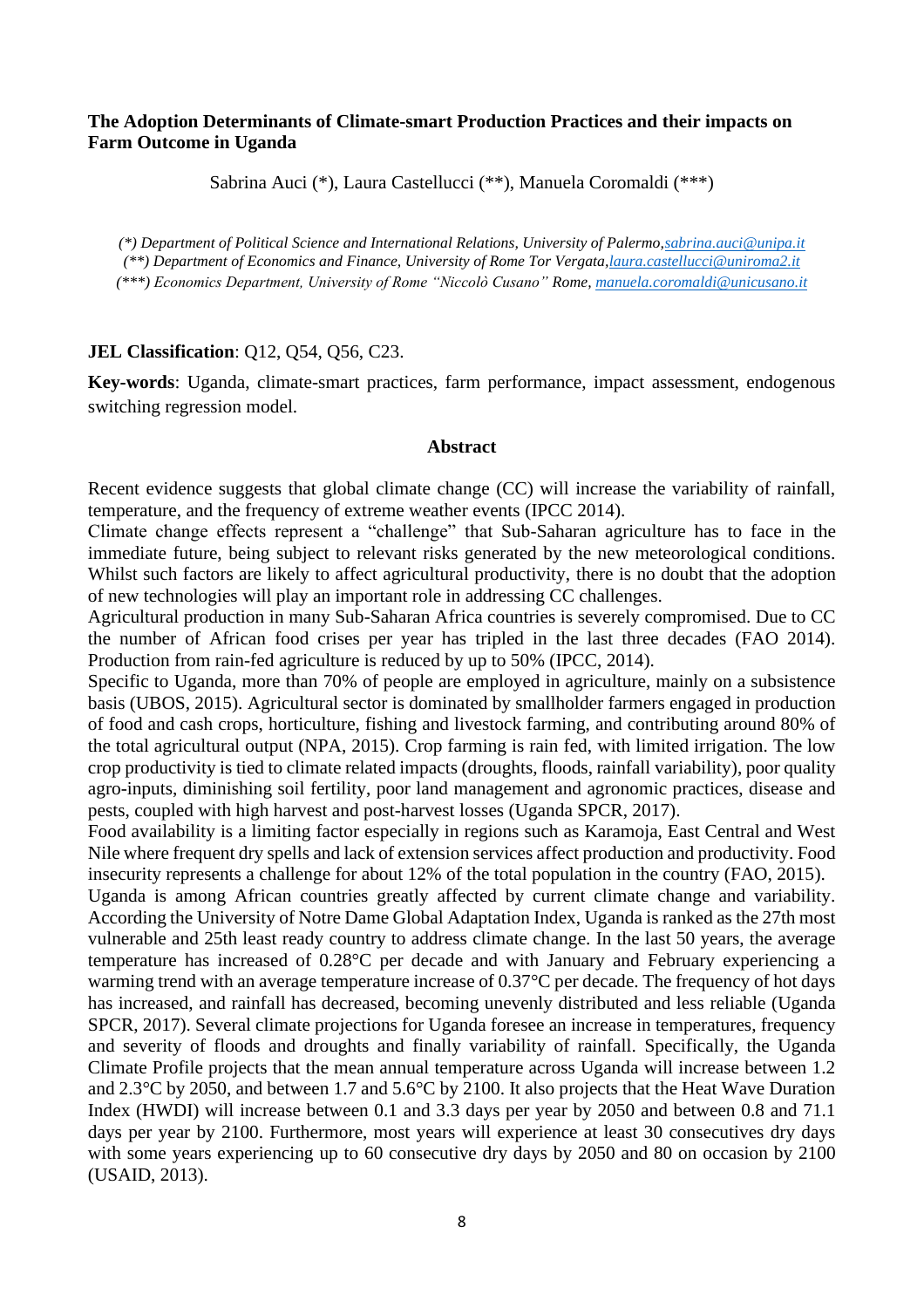Adoption of modern technologies is relevant for the adaptive capacity of a household (Barrett et al., 2004; Dercon, 1996; Dercon and Christiaensen, 2011). Ex ante mechanisms such as adaptation strategies might help rural households to maintain their food security, productivity and reduce the risk of poverty trap (Barrett 2005).

Despite several empirical studies, using a range of regression models, have already analyzed technology adoption and its impacts on farms' outcomes in a cross-sectional fashion (e.g., Di Falco et al., 2011; Läpple et al., 2013; Abdulai and Huffman 2014; Di Falco and Veronesi 2013; Teklewold et al. 2013; Kassie et al., 2015, etc.), few of them has considered farmers' adoption behavior in a panel structure to account for unobserved heterogeneity (Kassie et al., 2018). This study adds to the last group by identifying the determinants that affect farmers' decisions to adopt improved seeds and inorganic fertilizer in Uganda and how these technologies impact farmers' crop income and consumption. The voluntary choice of adopting or not adopting may be affected by individual selfselection. Adopters and non-adopters may be systematically different, and their decisions are based on their expected outcome. Inconsistent estimates arise when selection bias is not addressed. An upward bias may occur, for example, if only the most skilled or motivated farmers choose to adopt. To tackle endogeneity the instrumental variable methodology is not appropriate when the endogenous selection variable (adoption choice) is binary (Wooldridge, 2010). Applying the instrumental variable methodology, in a non-linear model, may indeed lead to the forbidden regression problem (Angrist and Pischke, 2008). The methodology proposed by Wooldridge (2010; 2015) to solve this issue is the control function approach, which generally, requires fewer assumptions than an instrumental variable methodology and is computationally simpler. Following Murtazashvili and Wooldridge (2016), we apply a control function approach based on a two-stage procedure. In the first stage, a selection equation is estimated by using a binary variable estimator such as a probit correlated random effects model. In the second stage, the outcome equation, conditional on the treatment (the adoption of climate-smart practices) is estimated by applying a correlated random effect model.

Using Mundlak devices, we apply the probit correlated random effects model for estimating the selection equation:

(1)  $AD_{it} = 1[k_t + x_{it}\delta_1 + \bar{x}_i\delta_2 + z_{it}\delta_1 + \bar{z}_i\delta_2 + v_{it} > 0]$ 

where  $1$ [.] is the indicator function equal to one if the statement in brackets is true and zero otherwise;  $k_t$  represents the time-specific intercepts; the vector  $x_{it}$  contains all the exogenous variables of the outcome equation and  $z_{it}$  includes the instrumental variables of the selection equation, such as climatic factors that are random from an economic perspective;  $\bar{x}_i$  and  $\bar{z}_i$  are the Mundlak devices. Finally,  $v_{it}$  is the usual error term, assumed to be normally distributed with zero mean and unit variance.

From eq. (1), we estimate a correction term of the outcome equation to account for the endogeneity of selection variable, that is the generalized residual function  $(\hat{h}_{it})$ . As underlined by Vella (1998), this term has two important characteristics: zero mean and no correlation with the explanatory variables of the probit model.

In the second stage, a correlated random effect model is estimated. Introducing Mundlak devices and estimated generalized residuals from the first stage, we may obtain the final and complete outcome equation:

(2) 
$$
\pi_{it} = x_{it}\beta_0 + AD_{it}x_{it}\gamma_1 + \bar{x}_i\rho_0 + AD_{it}\bar{x}_i\rho_1 + \xi_0\hat{h}_{it} + \xi_1AD_{it}\hat{h}_{it3} + a_{it}
$$

where  $\bar{x}_i$  is the Mundalk devices,  $\hat{h}_{it}$  is the generalized residuals which account for the endogeneity of the selection variable, and  $a_{it}$  is the error term with  $E(a_{it} | AD_{it}, x_{it}) = 0$ . In this stage, since the estimated generalized residuals are included, the standard error should be adjusted through the bootstrapping procedure.

The analysis is based on Uganda National Panel Survey spanning from 2009 to 2014. These nationally representative household surveys consist of an unbalanced panel composed by 4,373 households.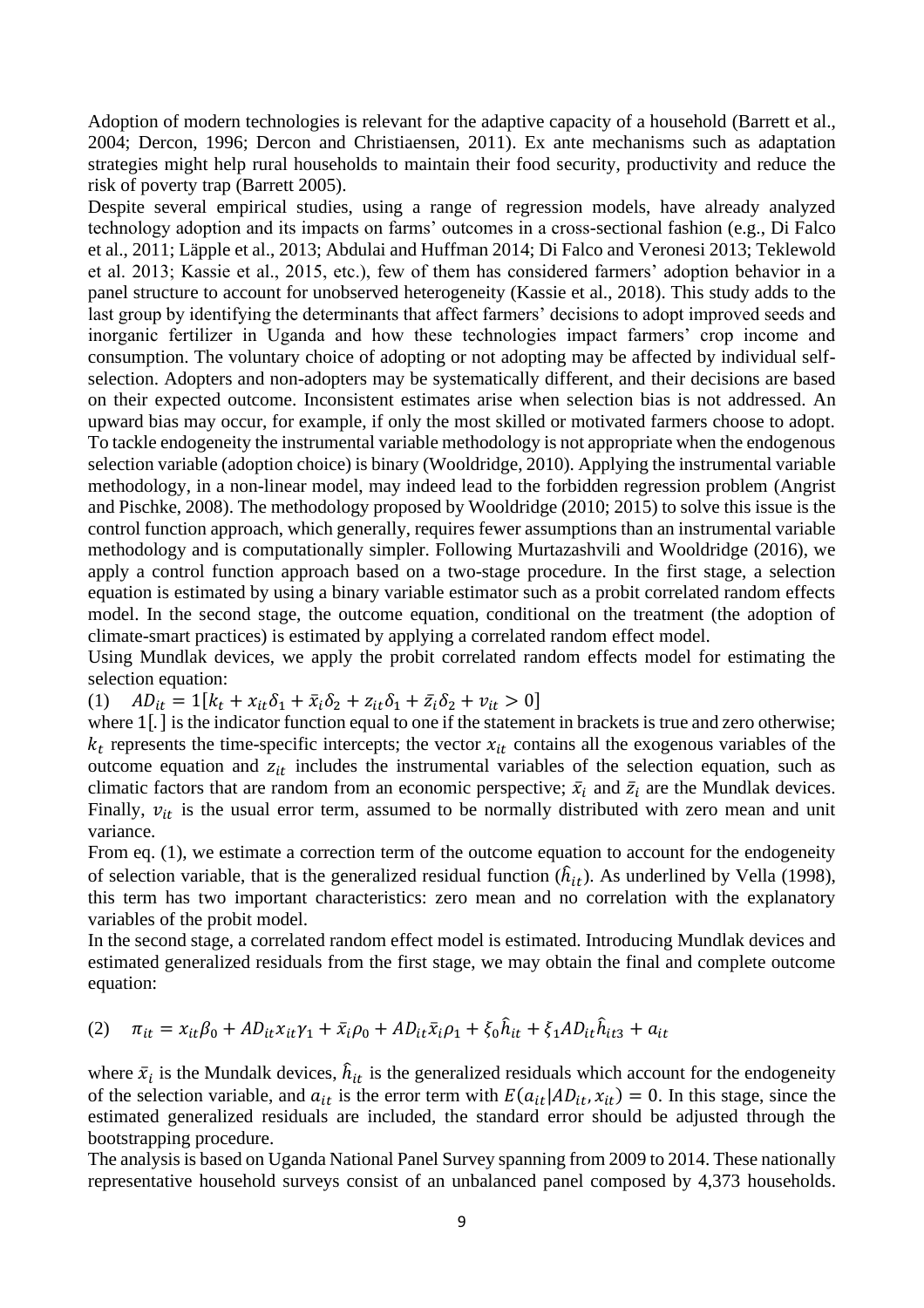Data include detailed information on household demographic characteristics such as education, household size, sex and age of the household head and information on household shocks and assets. These data at farmer level are combined with climatic variables, both temperature and rainfalls, collected by the Global Land Data Assimilation System (GLDAS) v2.1. GLDAS is a global gridded reanalysis dataset (Rodell et al., 2004a) with a spatial resolution of 0.25°\*0.25° and 3-hourly temporal resolution.

Our findings suggest that in the selection equation, representing determinants of adoption, climate variability increases the likelihood of adopting climate-smart practices. This result is in line with Adego et al. (2019) where climate information plays a pivotal role in adopting adaptation strategies. Interesting findings are also in the outcome equations. In the case of farmers' crop income, the significance of the generalized residuals indicates that self-selection occurred in adoption. Thus, the adoption of climate-smart production practices may not have the same effect on the nonadopters, if they choose to adopt. Results on education appear to have differential impacts on adopters and nonadopters. Education significantly influences farmers' consumption for adopters, suggesting that a good level of education may increase the benefits of climate smart practices in terms of consumption. Farm size represents an important factor in explaining higher consumption and crop income for adopters and nonadopters. The positive signs for adopting and nonadopting farmers suggest that larger farms may obtain higher crop income and may increase the level of consumption than smaller farms. In conclusion, the estimated models suggest that farmers who adopted climate-smart practices would have gained lower crop income and would have reduced consumption if they had not adopted them.

#### **REFERENCES**

- Abdulai A., and Huffman W., (2014). The adoption and impact of soil and water conservation technology: An endogenous switching regression application. Land Economics, 90(1), 26-43.
- Adego, T., Simane, B., and Woldie, G. A., (2019), The impact of adaptation practices on crop productivity in northwest Ethiopia: an endogenous switching estimation. *Development Studies Research*, 6(1), 129-141.
- Angrist, Joshua D, and Jörn-Steffen Pischke. 2008. Mostly harmless econometrics: An empiricist's companion. Princeton university press.
- Barnett, J. (2006). Climate change, insecurity and injustice (pp. 115-129). MIT Press, Cambridge Massachusetts.
- Barrett, Christopher B., Christine M. Moser, Oloro V. McHugh, and Joeli Barison. 2004. "Better Technology, Better Plots or Better Farmers? Identifying Changes in Productivity and Risk among Malagasy Rice Farmers." American Journal of Agricultural Economics 86 (4): 869–88.
- Dercon, S. (1996). Risk, crop choice, and savings: Evidence from Tanzania. Economic development and cultural change, 44(3), 485-513.
- Dercon, S., & Christiaensen, L. (2011). Consumption risk, technology adoption and poverty traps: Evidence from Ethiopia. Journal of development economics, 96(2), 159-173.
- Di Falco S. and Veronesi M., (2013), "How can African agriculture adapt to climate change? A counterfactual analysis from Ethiopia", Land Economics, 89, 743–766.
- Di Falco S., Veronesi M., and Yesuf M., (2011), 'Does adaptation to climate change provide food security? A micro-perspective from Ethiopia', American Journal of Agricultural Economics, 93, 829–846.
- FAO, 2015, Uganda at glance,<http://www.fao.org/uganda/fao-in-uganda/uganda-at-a-glance/en/>
- IPCC, (2014), "Climate Change 2014: Impacts, Adaptation, and Vulnerability", Contribution of WGI to the 5th Assessment Report of the IPCC, Geneva.
- Kassie M., Marenya P., Tessema Y., Jaleta M., Zeng D., Erenstein O., and Rahut D., (2018), Measuring farm and market level economic impacts of improved maize production technologies in Ethiopia: evidence from panel data. Journal of agricultural economics, 69(1), 76-95.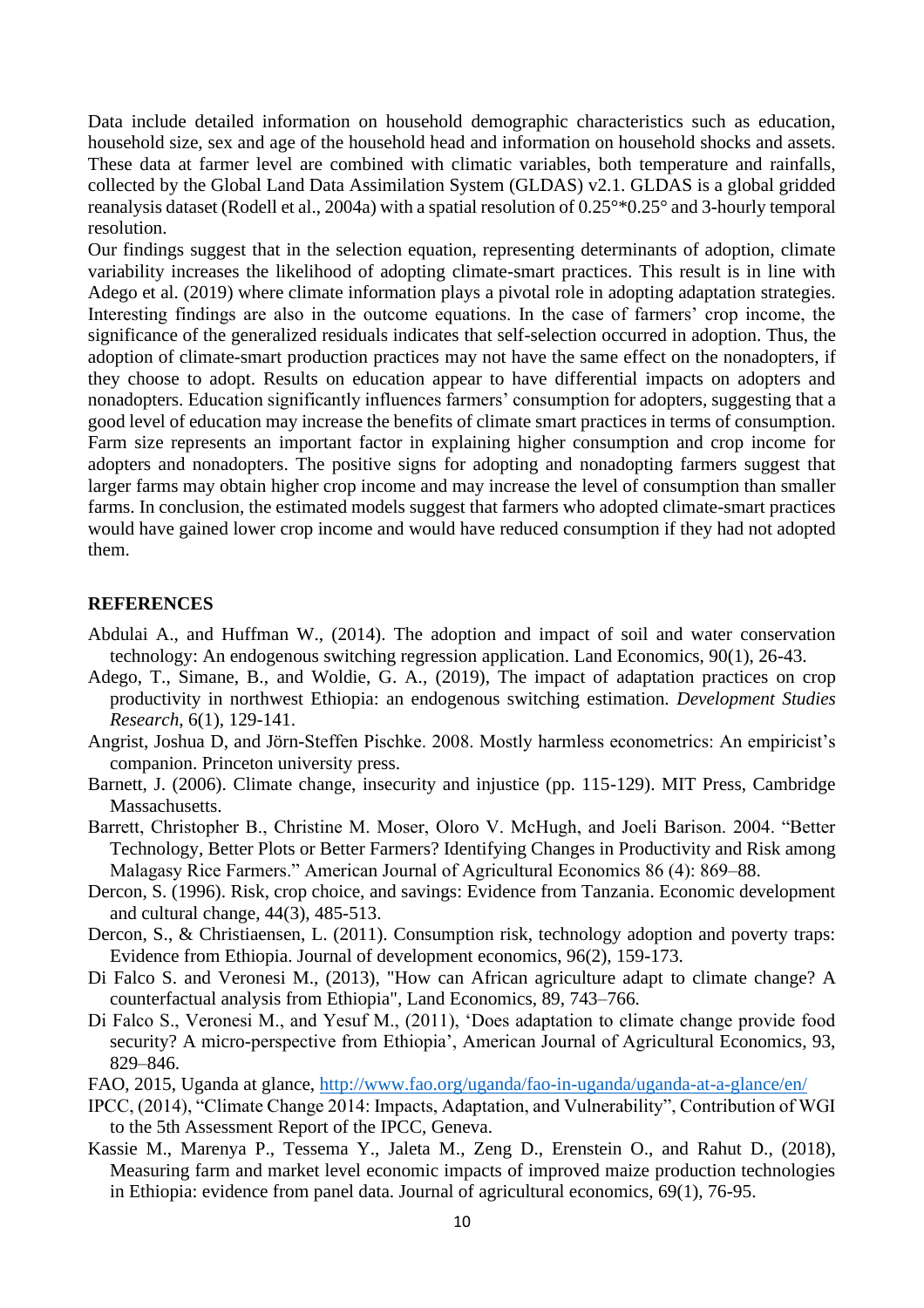- Kassie, M., Teklewold, H., Marenya, P., Jaleta, M. and Erenstein, O. (2015) 'Production risks and food security under alternative technology choices in Malawi: Application of a multinomial endogenous switching regression', Journal of Agricultural Economics, 66, 640–659.
- Läpple D. and Thorne F., (2019), The Role of Innovation in Farm Economic Sustainability: Generalised Propensity Score Evidence from Irish Dairy Farms. Journal of agricultural economics, 70(1), 178-197.
- Ministry of water and environment of Republic of Uganda, (2017), [Strategic Programme for Climate](http://ccd.go.ug/wp-content/uploads/2019/10/Uganda-Strategic-Programme-for-Climate-Resilience_May_2017.pdf)  [Resilience \(SPCR\).](http://ccd.go.ug/wp-content/uploads/2019/10/Uganda-Strategic-Programme-for-Climate-Resilience_May_2017.pdf)
- Murtazashvili I., and Wooldridge J.M., (2016), A Control Function Approach to Estimating Switching Regression Models with Endogenous Explanatory Variables and Endogenous Switching. Journal of Econometrics, Vol. 190, pp. 252 - 266.
- National Planning Authority (NPA), (2015), Second National Development Plan II (NDP II) (2015/16–2019/20), Government of Uganda
- Teklewold, H., Kassie, M., Shiferaw, B. and Kohlin, G. (2013). Cropping system diversification, conservation tillage and modern seed adoption in Ethiopia: Impacts on household income, agrochemical use and demand for labor, Ecological Economics 93, 85–93.

Uganda Bureau of Statistics (UBOS), (2015), Annual Statistical Abstract, Government of Uganda.

USAID (2013). Climate Change Vulnerability Assessment for Uganda.

Wooldridge, J.M., 2010. Econometric Analysis of Cross Section and Panel Data, second ed. MIT Press, Cambridge.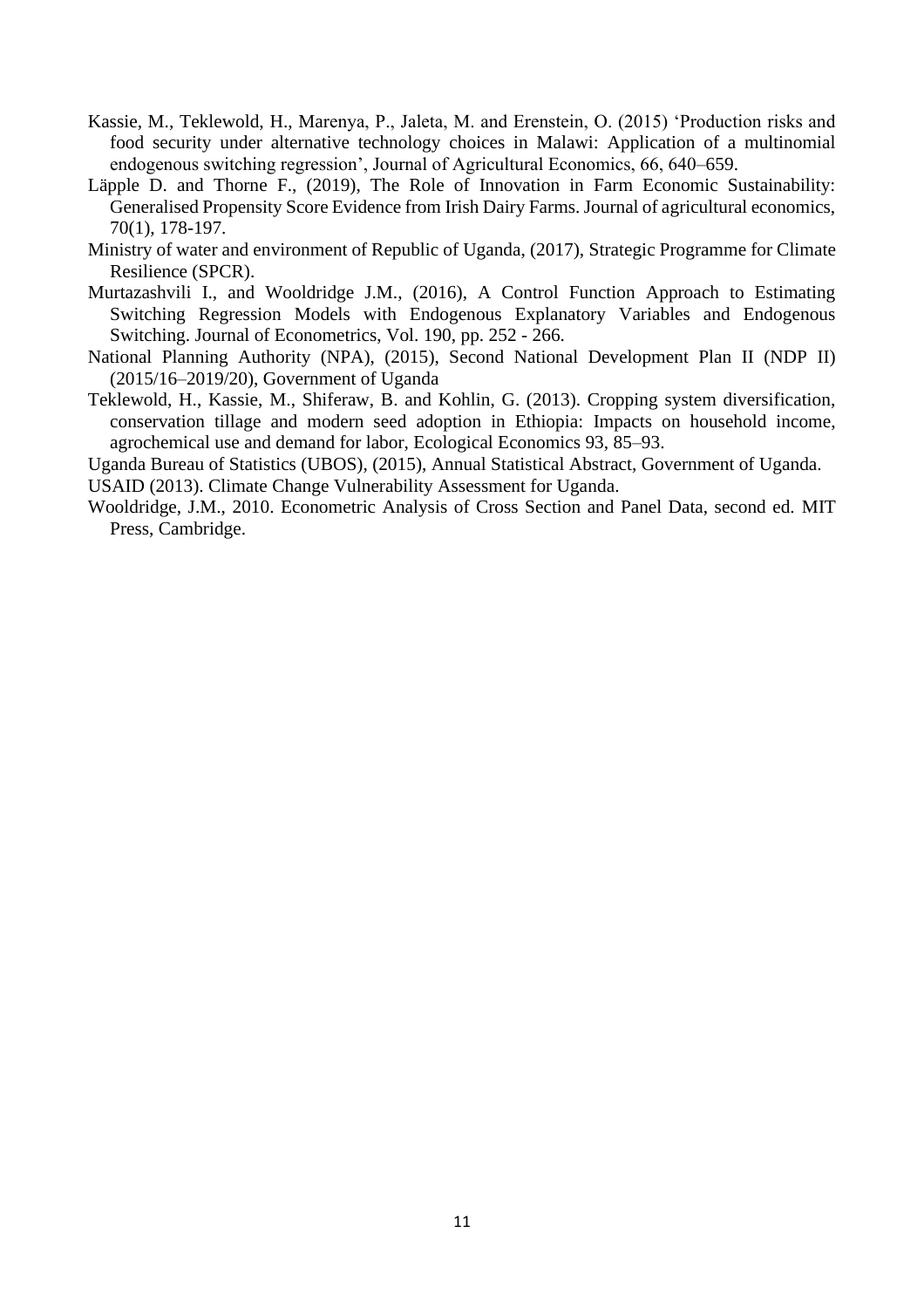### **Trade of scarce water in Africa**

Elena Vallino(\*), Luca Ridolfi(\*), Francesco Laio(\*) (\*) DIATI, Politecnico of Torino

#### Abstract

The virtual water (VW) trade related to food is represented by the quantity of water consumed for the production of the crops exchanged on the international market. In assessing a country's water availability when entering the global VW trade, scholars consider only physical water availability, neglecting economic water scarcity, that indicates situations in which socio-economic obstacles impede the productive use of water. Economic water scarcity is to be considered beside physical lack of water availability in order to properly understand the role of water resources in the performance of agricultural practices and therefore in the livelihoods of the high share of the world population still directly or indirectly dependent on the agricultural sector (Molden 2007, Balasubramanya and Stifel 2020). Economic water scarcity is a situation in which technical and institutional capacities or financial resources are insufficient to supply adequate water quantities for human use (Molden 2007, Sullivan 2002, Molle and Mollinga 2003). If physical water availability is quantifiable in different ways, economic water scarcity faces the challenge of measurability. In Vallino et al. (2020) we explored whether the Integrated Water Resource Management Indicator could represent a useful proxy for measuring economic water scarcity. By observing the relation between the IWRM indicator and social and environmental dimensions we find that socio-economic development is not the only determinant of sophisticated water management levels. From a policy perspective, it emerged that high investments in water management institutions seems to be driven by necessity only in countries of very severe physical water scarcity. Moreover, despite strong climatic and economic differences, some relations between the IWRM indicator and agricultural production hold across countries. Advances in IWRM levels are associated to yield increase up to 13% and to unit water footprint decrease up to 20%. These improvements may decrease the negative effects of economic water scarcity on agriculture, that usually imply low performance and high inefficiency in water use. In the present work we apply the methodology developed in Vallino et al. (2021). We weight the global VW trade associated to primary crops with a newly proposed composite water scarcity index (CWSI) that combines physical and economic water scarcity (Damkjaer and Taylor 2017). Subsequently we build a focus on African countries, since they present the highest gaps between physical and economic water scarcity, and they are therefore suitable for disentangling the consequences of poor water management and governance from those deriving from strict physical lack of water resources. Moreover, African countries suffer the most from food security issues and therefore they are among the countries for which the study of food production and trade is more important (Saccone 2 2021). We analyze whether African countries are net importers or exporters of VW, and we compare the scenario with the one emerged from the application of the composite water scarcity weight. We quantify the gap created by the weight application in the country position with respect to the global virtual water trade. Preliminary results suggest that 27 African countries out of 47 are VW net importers. With the exception of countries of North Africa, those countries import VW mainly because they suffer from economic water scarcity. 16 of the net importers either increase or equal their position if the CWSI is applied, that suggests that all imported VW is scarce. This trend is dominated by physically scarce VW import. On the other hand, 10 of the net importers decrease their net import if CWSI is applied. They exploit others' water less than it appears without weight. For some of them the position decrease occurs because of economically scarce VW import, because for the physical scarcity dimension only, it would increase (e.g. Congo). 14 of the net exporters increase their position if the CWSI is applied. They export more water than it appears with no weight if composite scarcity is considered. This trend is dominated by economically scarce water. Indeed, for some of them physically scarce VW alone would indicate a net import (e.g. Mali, Tanzania, Madagascar, Niger, Cameroon, Togo, Ghana, Nigeria, Ivory Coast, Liberia). With the application of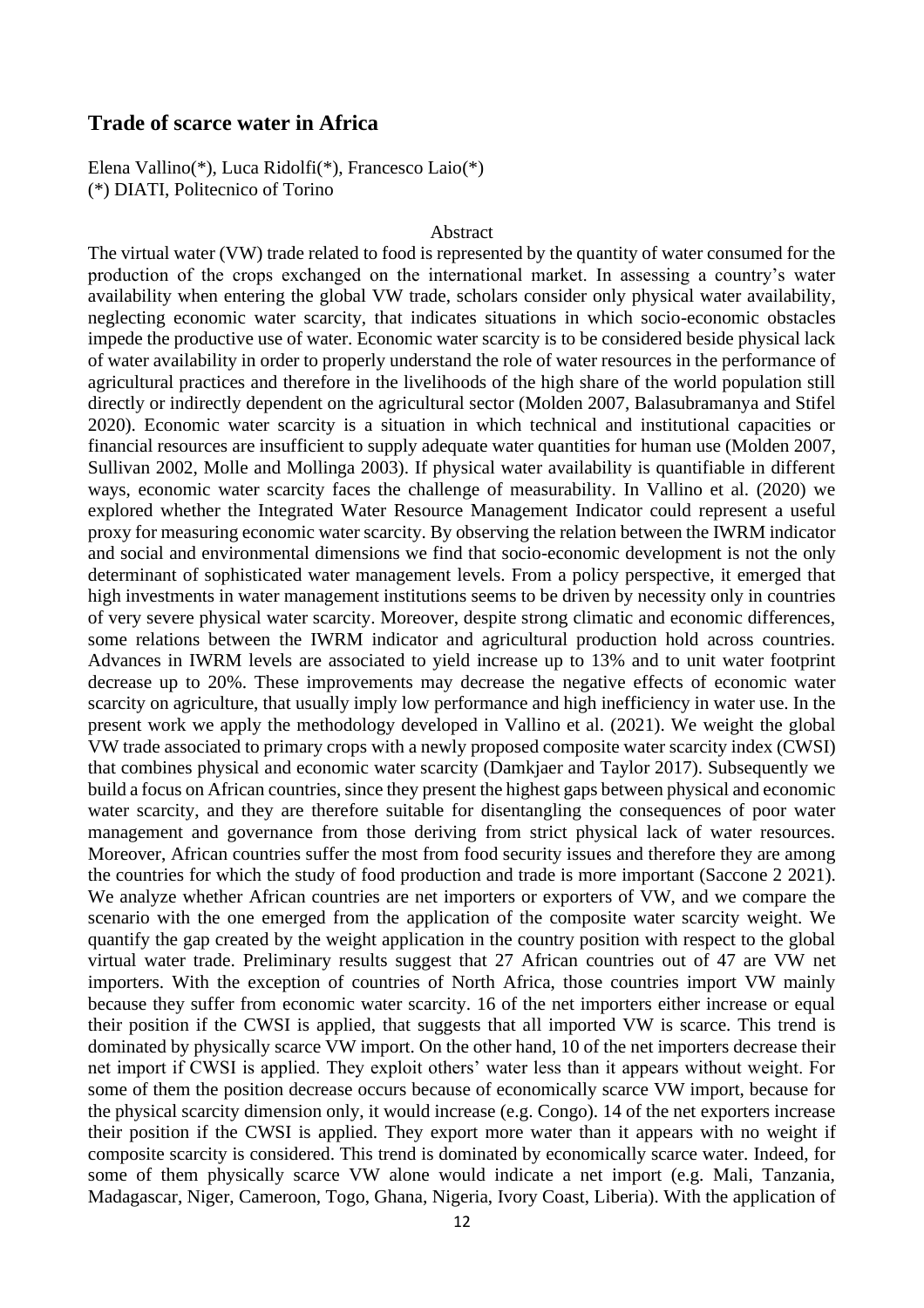the CWSI weight, some countries shift from being net VW importer to net exporter. The application of the CWSI allows one to quantify to what extent VW exchanges flow along environmentally and economically unfair routes, and it can inform the design of compensation policies.

### **Selected references**

Balasubramanya, S., & Stifel, D. (2020). Water, agriculture & poverty in an era of climate change: Why do we know so little? *Food Policy*, *93*, 101905.

Damkjaer, S., & Taylor, R. (2017). The measurement of water scarcity: Defining a meaningful indicator. *Ambio*, *46*(5), 513-531.

Molle F. & Mollinga P. (2003). Water poverty indicators: conceptual problems and policy issues. *Water Policy*, 5 (5).

Saccone, D. (2021). Can the Covid19 pandemic affect the achievement of the 'Zero Hunger'goal? Some preliminary reflections. *The European Journal of Health Economics*, 1-14.

Sullivan C. (2002). Calculating a water poverty index, *World Development*, 30 (7).

Vallino, E., Ridolfi, L., & Laio, F. (2020). Measuring economic water scarcity in agriculture: a cross-country empirical investigation. *Environmental Science & Policy*, *114*, 73-85.

Vallino E., Ridolfi L., Laio F. (2021) Trade of Economically and Physically Scarce Virtual Water. PREPRINT (Version 1) available at *Research Square* [https://doi.org/10.21203/rs.3.rs-646879/v1]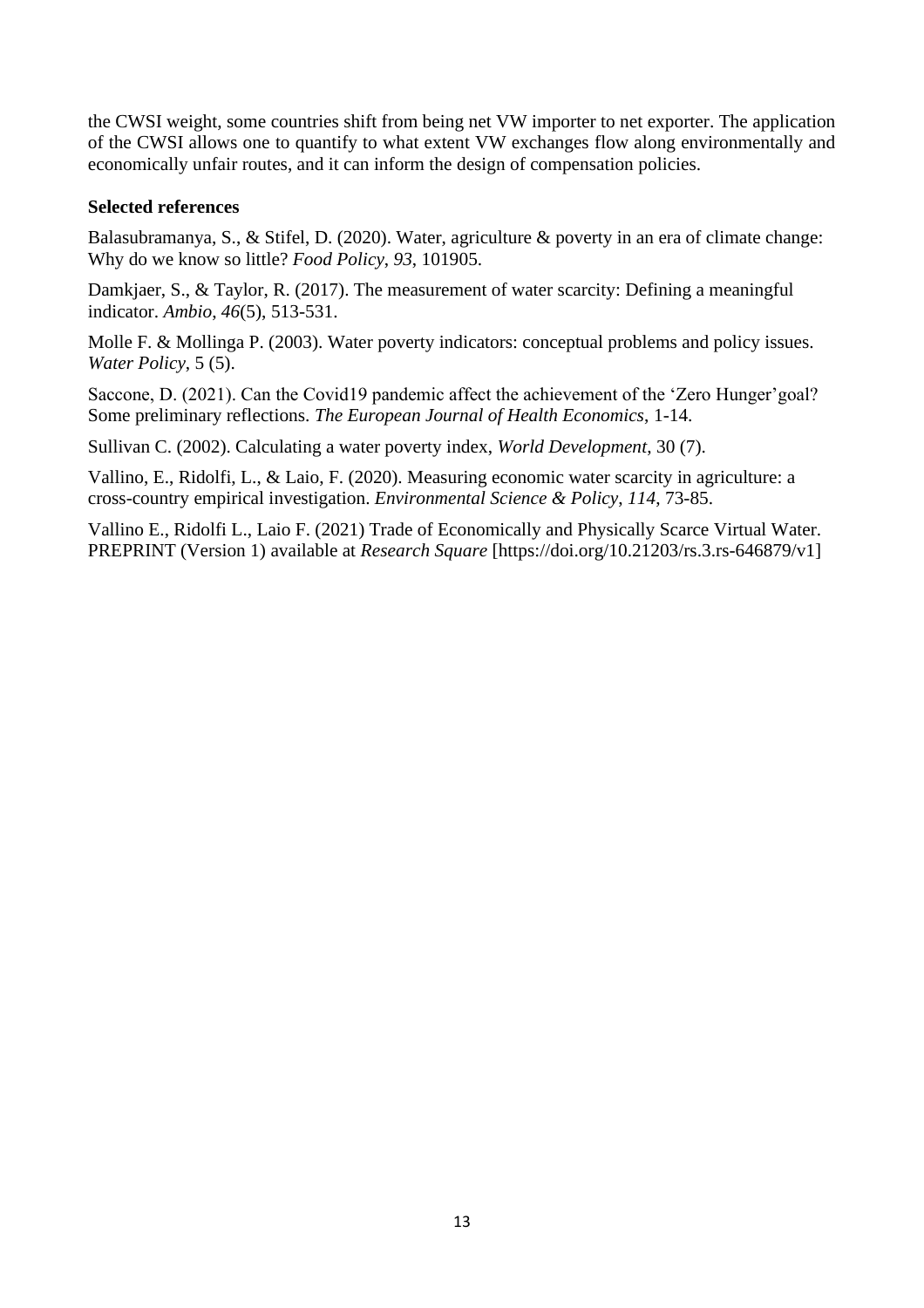# **O.S. 4 Sustainability in the Italian agri-food sector: from production to reduction of waste**

*Organized Session Proposal by* **CREA-PB and CREA-AN**

**Introduction**

Roberto Henke and Elisabetta Lupotto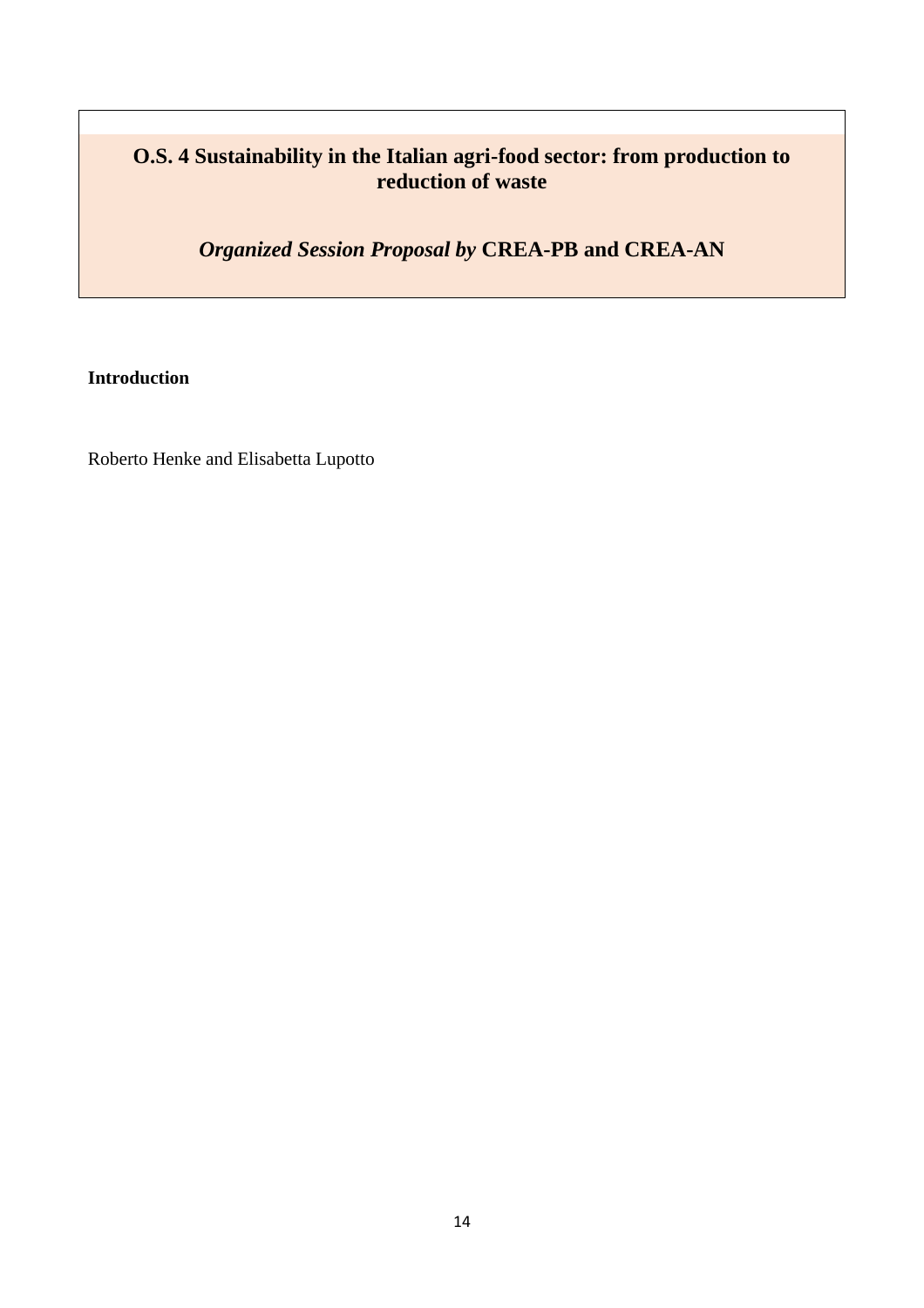# **The Italian Certifications of Sustainability for the Wine Sector**

Roberta Sardone, CREA Politiche e Bioeconomia, Via Po, 14, 00198 Roma

### [roberta.sardone@crea.gov.it](mailto:roberta.sardone@crea.gov.it)

Wine represents one of the most important products of the Italian agri-food system both for the value of the turnover and for the high weight on exports, having been the first Made in Italy agri-food product for many years. Traditional certification systems (PDO/PGI, Organic) are widespread within the sector, and more recently sustainability certifications evaluated through its threefold dimension (economic, environmental and social) are gaining increasing interest. The International Organization for Vine and Wine (OIV) has also defined the concept of sustainability in the wine sector already in 2004, and afterwards has developed and codified its general principles (2016).

Moreover, in recent years, the issue of sustainability has increasingly become part of societal needs expressed by citizen, influencing consumer behaviour and consequently also those of producers. In this context, the wine sector is among the most developed, as showed by different initiatives all around the world and by the two schemes currently in force in Italy for wines, wineries, and winegrowing areas: V.I.V.A. and Equalitas.

The case of Italian wine is particularly interesting, since the experience gained with the two existing standards, together with the recent developments of the CAP, driven by the EU's Green Deal and the Farm to Fork Strategy, have pushed the national government to the creation of a single standard on sustainability dedicated to the wine sector.

Law 77/2020 establishes the national certification system for the sustainability of the wine sector, as the set of production rules and good practices defined within a production disciplinary, based on the three pillars of sustainability. The disciplinary is designed as a synthesis of the main public and private projects of certification already in force in Italy: National Quality System of Integrated Production (SQNPI), V.I.V.A. and Equalitas.

The analysis of the experience gained in this sector of excellence is relevant, because it can be an important stimulus for other strategic sectors of the national agri-food system.

## **References**

Di Marco L., *Obiettivi di sviluppo sostenibile e politiche europee, Dal Green Deal al Next Generation EU*, ASVIS, 2020

Equalitas: [https://www.equalitas.it](https://www.equalitas.it/)

OIV, *Risoluzione OIV-CST 518-2016, Principi generali dell'OIV sulla vitivinicoltura sostenibileaspetti ambientali, sociali, economici e culturali,* https://www.oiv.int

E. Pomarici E., Sardone R., U*E wine policy in the framework of the CAP: post-2020 challenge*, in "Agricultural and Food Economics" 8(17):1-40, 2020

Pomarici E., Sarnari T., *Il settore vitivinicolo alla sfida della PAC post-2020: Complementarità degli interventi tra I e II pilastro e prospettive*, ISMEA, Dicembre 2018

VIVA: [http://www.viticolturasostenibile.org](http://www.viticolturasostenibile.org/)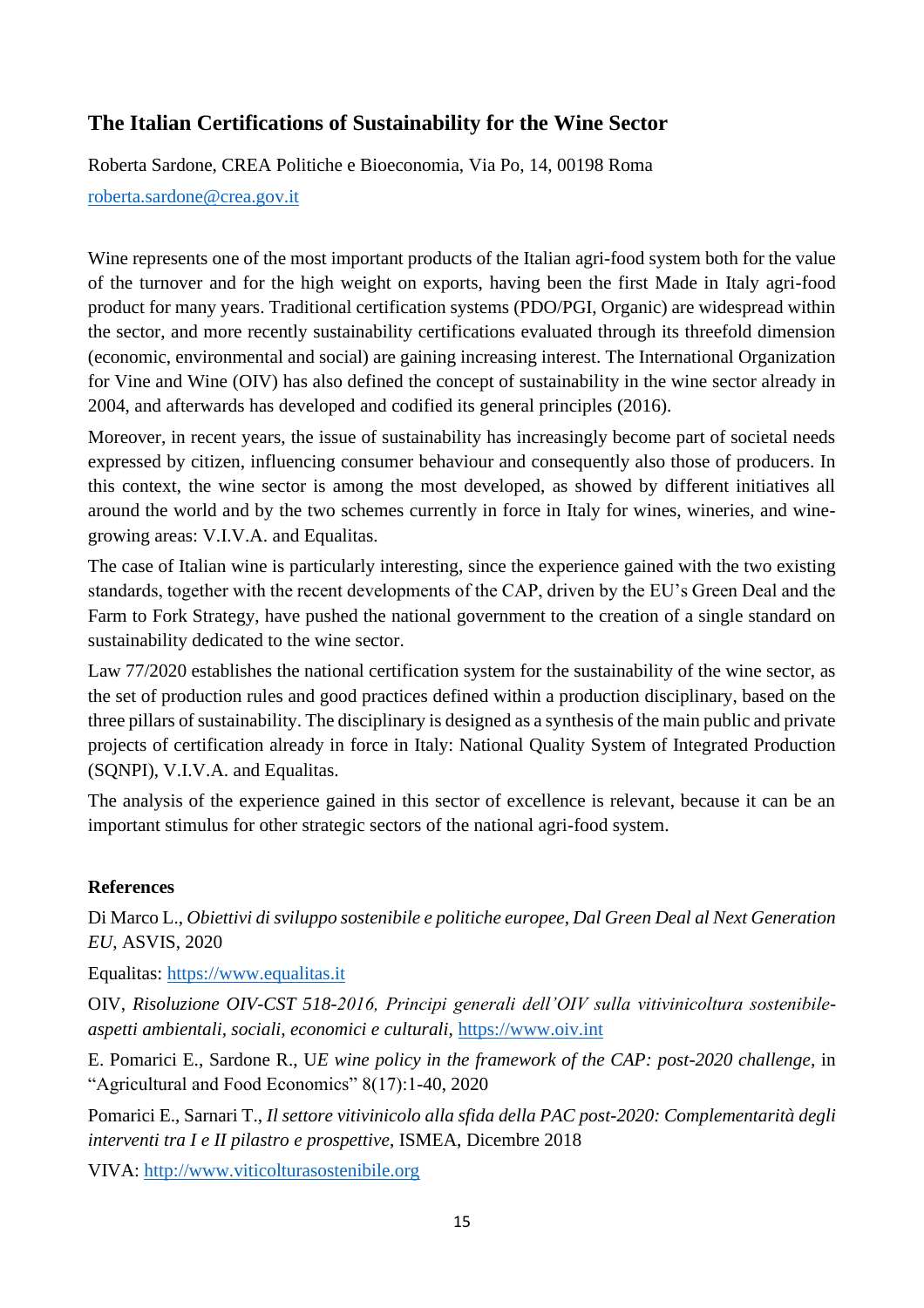# **Sustainability in the fisheries and aquaculture value chains**

Gabriella Di Lena, CREA Alimenti e Nutrizione, Via Ardeatina 546, 00178 Roma [gabriella.dilena@crea.gov.it](mailto:gabriella.dilena@crea.gov.it)

In Italy, surrounded by the Mediterranean Sea, fish consumption is a cultural tradition belonging to the Mediterranean dietary pattern, well known for its healthy properties. Seafood is a precious source of high-quality proteins, vitamins, mineral elements and is the only significant source in the human diet of n-3 polyunsaturated fatty acids, known to play beneficial and protective roles towards cardiovascular, chronic and inflammatory diseases (Di Lena et al. 2016). Therefore, the consumption of fish products is important in a healthy human diet so that the most recent dietary guidelines agree in recommending their consumption at least twice a week (CREA, 2018).

Nowadays, the provision of nutritious and safe seafood is ensured by fisheries and aquaculture, called to meet the increasing consumers' demand for healthy fish in a context of declining resources (FAO, 2020).

This presentation introduces the major challenges that fisheries and aquaculture value chains must face in order to achieve sustainability goals. From harvesting to consumption, the different actors along the value chains are called to responsible practices and choices in order to maximize resourceefficiency and minimize losses and waste. A strategic management of fish products and by-products as valuable resources of energy and nutrients is crucial for the economic, environmental and food safety implications.

Furthermore, in the context of a global shortage of high-quality fish oil, demanded by the aquaculture and nutraceutical sectors for fish feed and human supplement formulations, an Italian case-study of recovery and valorisation of fish-processing by-products is reported. The output is a fish oil entirely of italian and sustainable origin, traceable and safe, with potentials to promote future business opportunities to local economies and contribute to the UN Sustainable Development Goals (Lucarini et al. 2020).

#### References

- CREA (2018) Linee guida per una sana alimentazione. Roma. https://www.crea.gov.it/web/alimentie-nutrizione/-/linee-guida-per-una-sana-alimentazione-2018
- Di Lena, G., Nevigato, T., Rampacci, M., Casini, I., Caproni, R., Orban, E. Proximate composition and lipid profile of red mullet (Mullus barbatus) from two sites of the Tyrrhenian and Adriatic seas (Italy): A seasonal differentiation. (2016) Journal of Food Composition and Analysis, 45, art. no. 2643, pp. 121-129. DOI: 10.1016/j.jfca.2015.10.003
- FAO. 2020. The State of World Fisheries and Aquaculture 2020. Sustainability in action. Rome. https://doi.org/10.4060/ca9229en
- Lucarini, M., Zuorro, A., Di Lena, G., Lavecchia, R., Durazzo, A., Benedetti, B., Lombardi-Boccia, G. Sustainable management of secondary raw materials from the marine food-chain: A case-study perspective. (2020) Sustainability (Switzerland), 12 (21), art. no. 8997, pp. 1-11. DOI: 10.3390/su12218997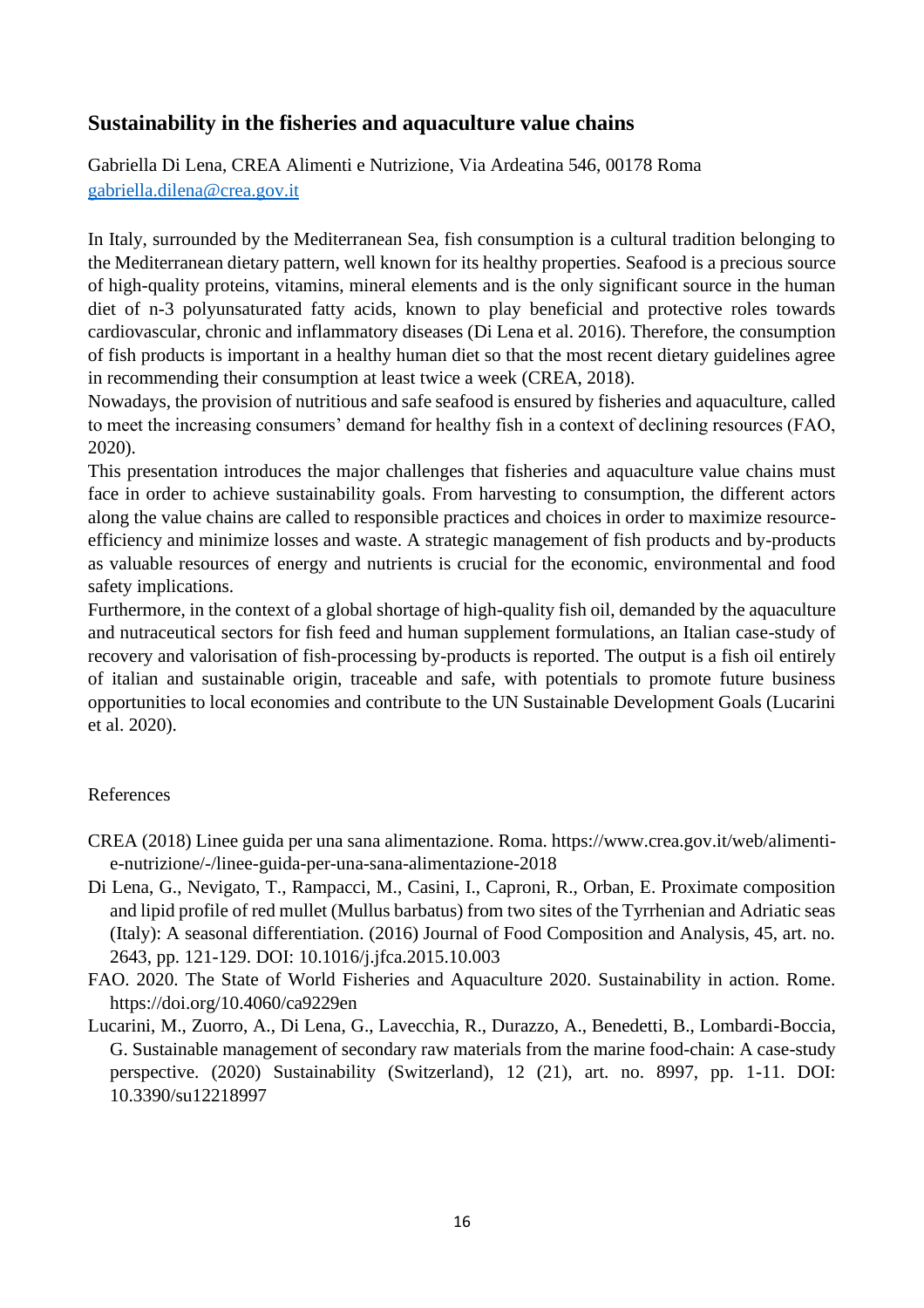## **Food waste and its socio-economic effects: different approach to face it**

Francesca Giarè, CREA Politiche e Bioeconomia, Via Po 14, 00198 Roma [fracesca.giare@crea.gov.it](mailto:fracesca.giare@crea.gov.it)

Lower income for farmers and other actors in the supply chain, reduction in the availability of food, food insecurity and environmental impact are some of the consequences of food waste (FW). FW depends on numerous causes and takes on different dimensions and characteristics depending on the phase of the supply chain, the socio-economic context, the actors involved. In synthesis, they are associated with different food system patterns, undermines long-term resilience of the global food system by aggravating ecosystem damage.

Many initiatives have been put in place to affect causes of a technical, organizational, managerial nature, or to introduce mechanisms to recover and distribute food waste at charities and solidarity centers. Moreover, these initiatives are characterized by a Waste-focused approach and are often focused on just one segment of the supply chain, softening the waste reduction.

Other kind of interventions, based on a Food-focused approach, are characterized by the presence of food planning and overall strategies. They can be defined as food policy interventions, aimed at the governance of the different dimensions connected to food, including production, transformation, distribution, marketing, consumption, waste management, and based on a participatory approach involving all the actors at local level. Their objective is to design a sustainable and low waste food system, characterized by a significant reduction in the flow of food material leaving the food system, and a significant increase in the ratio between food consumed and food grown. This second type of interventions appears to have more significant and medium-long term sustainable effects.

The analysis of experience realized according to this approach is relevant, because it can provide useful elements for designing more effective interventions of Food Policy in the forthcoming EU programming.

#### **References**

Bajželja B., Quested T.E., Röösa E., Swannell R.P.J., (2020), The role of reducing food waste for resilient food systems, Ecosystem Services, Volume 45, October 2020.

Papargyropoulou, E., Lozano, R., Steinberger, K., Wright, J., Ujang, N., Bin, Z., 2014. The food waste hierarchy as a framework for the management of food surplus and food waste. J. Clean. Prod. 76, 106–115.

IPES-Food. *What Makes Urban Food Policy Happen? Insights from Five Case Studies*; International Panel of Experts on Sustainable Food Systems: Brussels, Belgium, 2017.

Tiffany M.W. Mak T.M.W., Xiong X., Tsang D.C.W., Yu I.K.M., Poon C.S., (2020), Sustainable food waste management towards circular bioeconomy: Policy review, limitations and opportunities, Bioresource Technology, Volume 297, 2020.

Vilariño, M. V. & Franco, C. & Quarrington, C., Food loss and Waste Reduction as an Integral Part of a Circular Economy, frontiers in environmental sciences, 2017.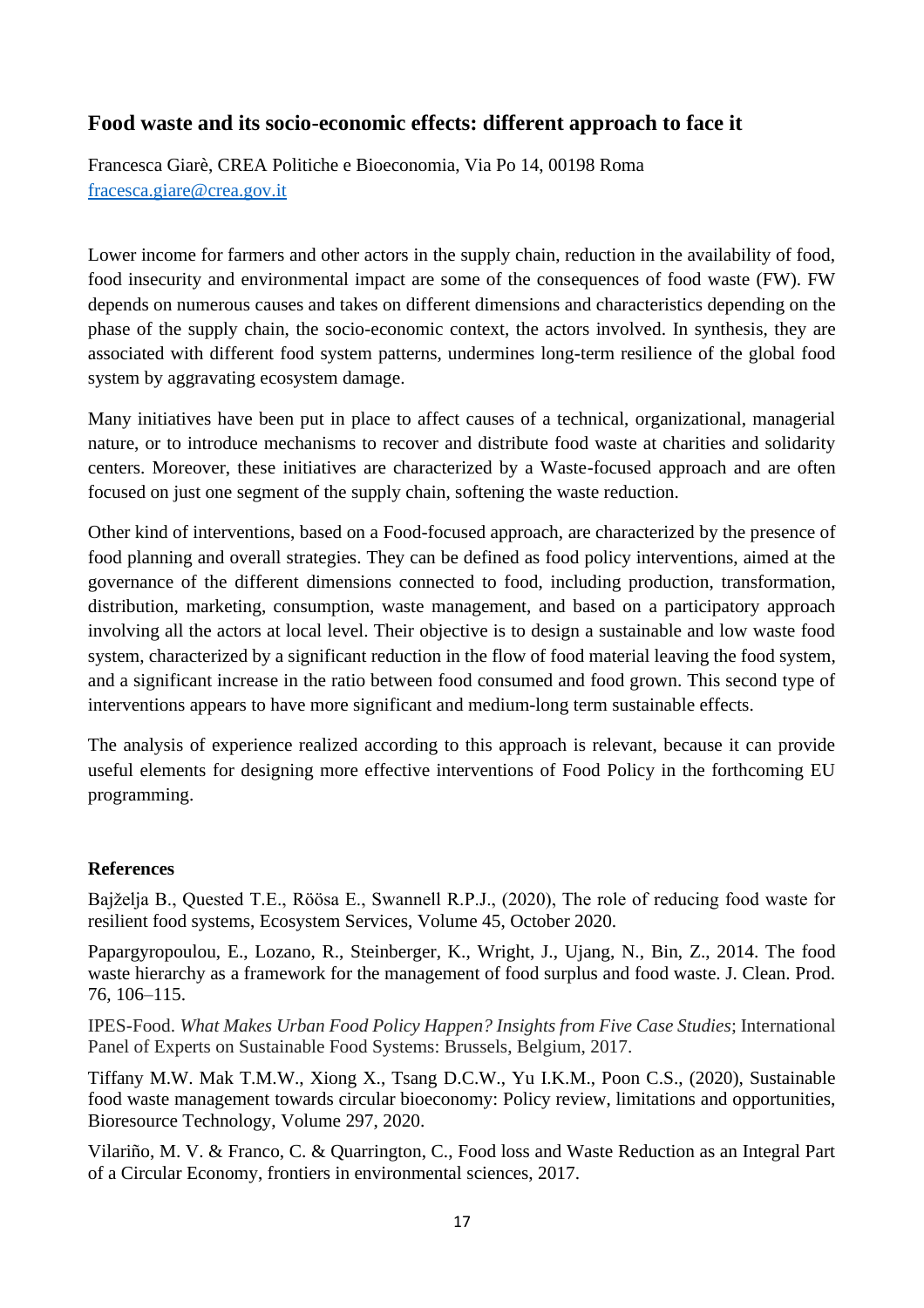# **Sustainable dietary pattern for the achievement of nutritional and environmental goals in Italy**

Marika Ferrari, CREA Alimenti e Nutrizione, Via Ardeatina 546, 00178 Roma [marika.ferrari@crea.gov.it](mailto:marika.ferrari@crea.gov.it)

The integration of sustainability in all policies including dietary ones is essential to minimize mostly environmental challenges. Sustainable healthy diets are defined as dietary patterns that promote all dimensions of individual health and well-being; have low environmental pressure and impact; are accessible, affordable, safe, and equitable; and are culturally acceptable (FAO/WHO, 2019). These diets could be reaching through diet optimization, a mathematical approach that translate nutrient requirements into food choices while considering other food-related constraints, including example diet cost, consumption habits, and environmental impact (Gazan et al., 2018). Two studies were unique in combining three dimensions: nutrients, environmental impact in terms of greenhouses gas emissions (GHGEs), and cost and they demonstrate that using ecological and cost constrains would not reseat in diets with a higher cost, but rather these diets could be even more affordable (van Dooren, 2018).

A national study was carried out to define a healthy and sustainable diet model with low Greenhouse gases emissions (GHGE), fulfilling dietary requirements, and considering current Italian food consumption patterns (Ferrari et al., 2020). Linear programming as mathematical approach was used to develop new diet plans separately for males and females, aged 18–60 years (*n* = 2,098 subjects), to minimize GHGE.. Diets optimized resulted with the reduction in CO2eq emissions on 43% for males and 50% for females. The proposed optimized diets envisage a transition from a dietary model with high content of animal based foods (including meat and processed meat) to a diet rich in plant based foods such as fruit, vegetables, especially legumes and cereals (Figure 1).

Figure 1 - Change (%) of the food groups quantities in the optimized diet. Adapted from Ferrari et al, 2020



#### References

FAO and WHO. 2019 Sustainable healthy diet – Guiding principles. Rome. Link: <http://www.fao.org/3/ca6640en/ca6640en.pdf>